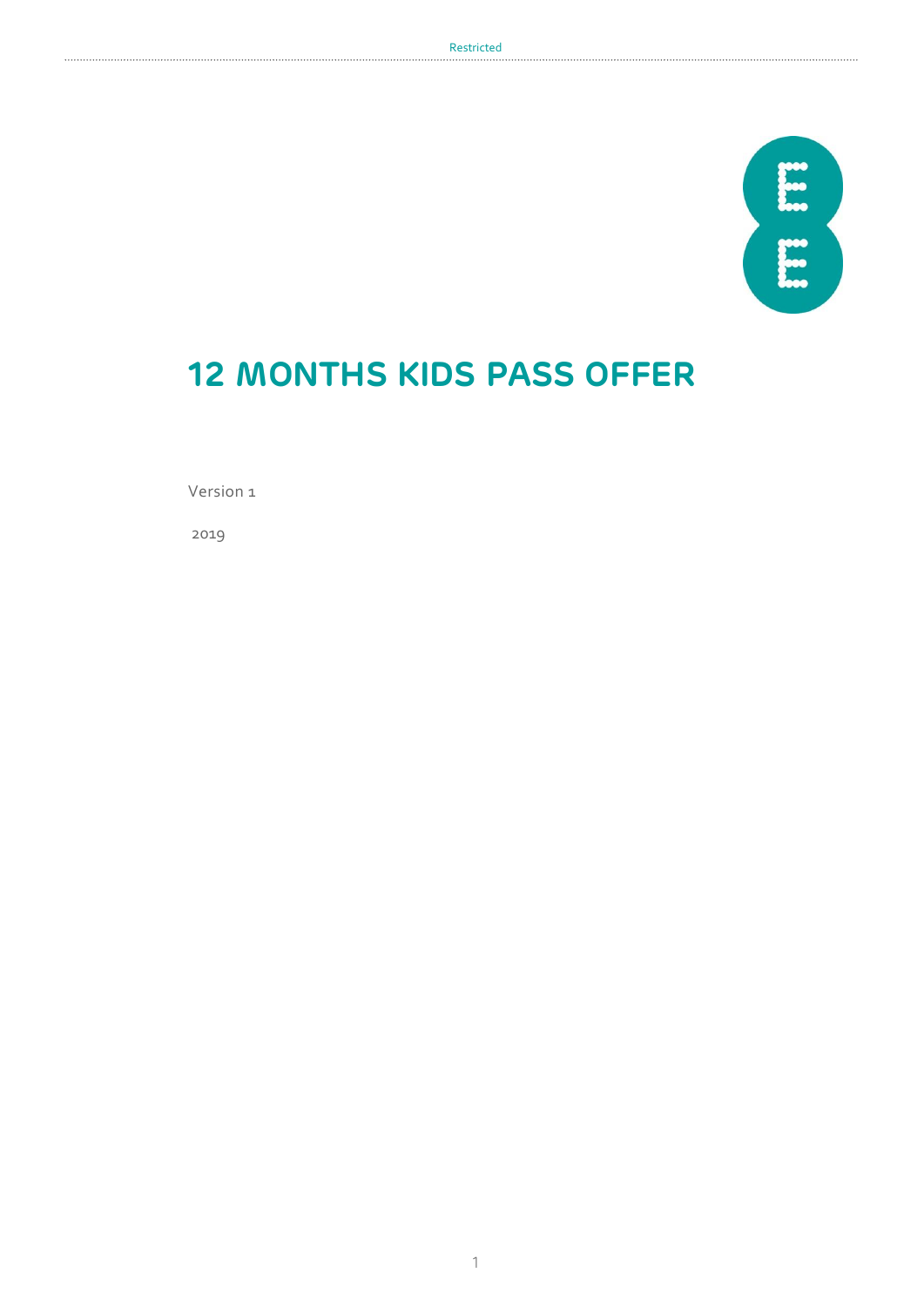# **Terms and Conditions**

# **Kids Pass T&Cs – Oct 1st to Nov 4th 2019**

Claim a 12-month Kids Pass membership when purchasing any Huawei phone on a consumer plan from 1st October 2019 to 4th November 2019 directly from EE (the "Offer") – Full Terms and Conditions

These Terms and Conditions ("Terms") govern this Offer. Entry and claim instructions form part of the Terms which you will be deemed to have accepted if you participate. Please read the following Terms carefully and keep a copy for your information.

## **Free 12 Month Kids Pass**

Eligible Customers who make a Qualifying Purchase (a "Participant") will receive a unique link ("Redemption Code") to claim a 12-month membership to Kids Pass. Kids Pass is an App-based service which provides discounts at attractions and cinemas throughout the UK. Kids Pass is subject to Kids Pass registration and user terms and conditions which can be found on its website [www.kidspass.co.uk/terms.](http://www.kidspass.co.uk/terms)

Redemption Codes are valid until 30 November 2019. Any Redemption Codes not redeemed by midnight on the 30<sup>th</sup> November 2019 will expire and will no longer be valid. Redemption Codes cannot be exchanged for cash or other alternatives.

One Redemption Code and one Kids Pass per Qualifying Transaction. Participants must follow the instructions after using their unique link to claim the Kids Pass membership. See "How to Redeem" below.

Kids Pass is subject to users redeeming on the Kids Pass website and acceptance of additional Kids Pass terms and conditions. Registration requires name, mobile number, email, password and postcode, and consent to Kids Pass' terms and conditions.

A full list of Participating offers can be found in the Kids Pass App. Kids Pass will provide a percentage discount that may vary depending on date and location and will be confirmed in the "my savings" section of the App as a monetary saving, following purchase.

Redemption Codes, tickets and discounts offered by Kids Pass and subsequent purchase of tickets provided by Kids Pass are subject to availability at the point of redemption, whilst stocks last. EE provides no guarantee that all Redemption Codes, Discount Vouchers or tickets will remain available throughout the membership. EE reserves the right to amend this Offer at any time which may include the substitution of the Redemption Code or Kids Pass for a suitable alternative.

### **Eligibility and Participation**

This Offer is open to UK residents aged over 18 ("Eligible Customers"), on any consumer plan, whether they are new or existing customers.

To participate Eligible Customers must complete a Qualifying Purchase and register online by providing the information set out hereinbefore. A "Qualifying Purchase" is the legitimate purchase, directly from EE, between 1st October